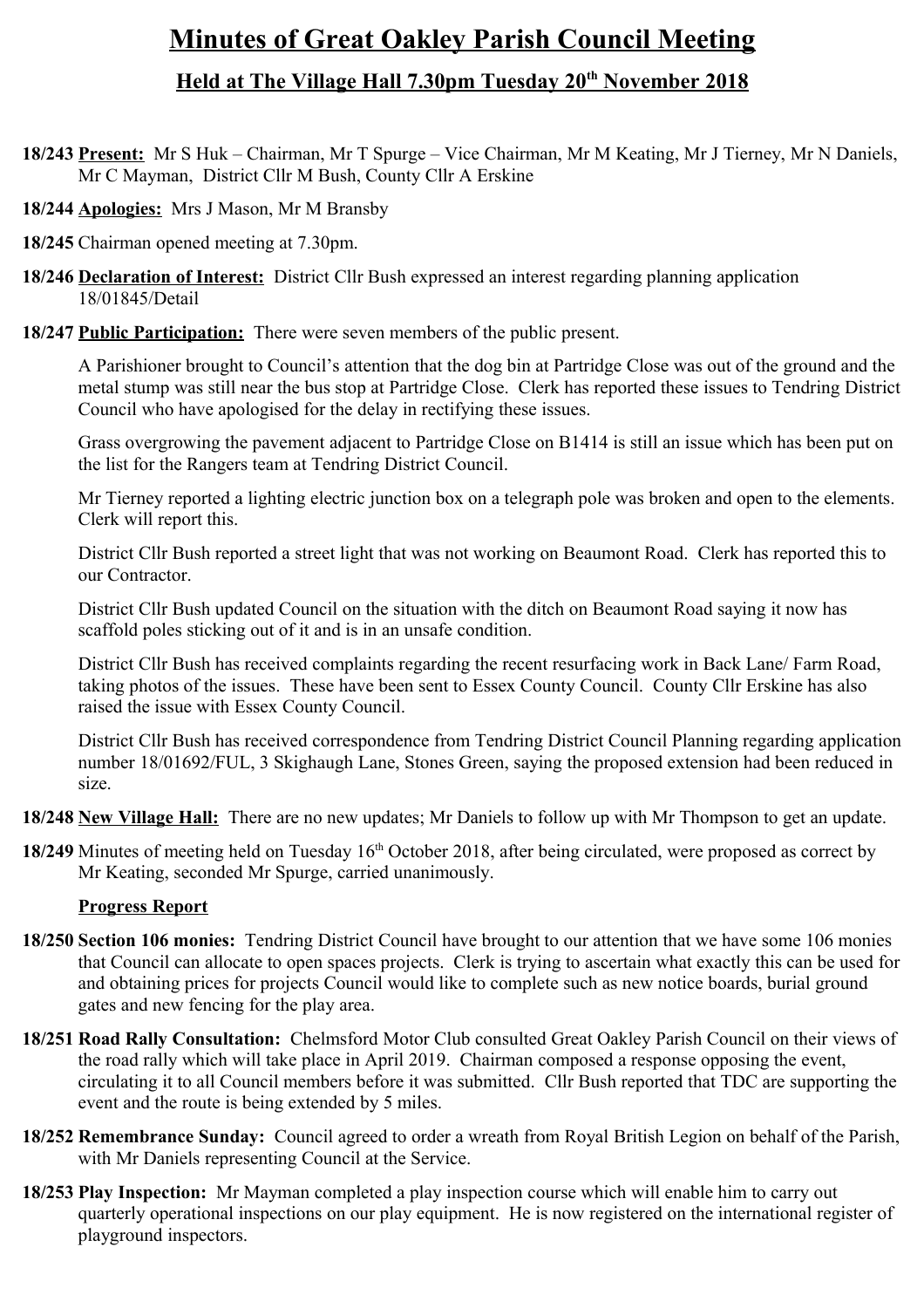**18/254 Litter Bins:** A Parishioner requested a bin to be placed in Red Barn Lane and outside the local shop. Clerk is in communication with Tendring District Council to find a suitable location in Red Barn Lane and has suggested attaching a bin to a lamp post near Woodlands. The cost will be £50 for the bin plus £67.91 per annum to empty it.

Tendring District Council are going to inspect the area at the shop and let us know their thoughts on having a bin there, ensuring it is not going to be a nuisance to neighbouring properties. If they give the go ahead, it would be funded by Great Oakley Parish Council.

Mr Keating suggested we ask TDC to donate the bins in recognition of the pro-active work we have undertaken with the installation of CCTV cameras to help reduce fly tipping, thus saving them money.

- **18/255 Parking High Street:** Following a complaint to Council, Clerk informed the Police of vehicles parking on the pavement near the shop causing an obstruction. The Police have attended the location on two separate occasions with no vehicles seen to be obstructing the pavement. If this continues they advise Council to contact the Parking Partnership.
- **18/256 Dog Warden:** Clerk has contacted the dog warden at Tendring District Council following reports of dog waste on the Recreation Field. They have responded by saying that because the field belongs to Essex County Council it is classed as private land so they can not take any action. Clerk will pursue this issue as the field is a public open space.

Clerk has put together a notice which will go into Coast to Coast highlighting the problem on the recreation field. Mr Keating suggested including reference to diseases from dog waste which can cause blindness, especially in children.

**18/257 Highways:** As mentioned in Public Participation, the poor quality of the resurfacing work in Farm Road, Queen Street and Back Lane was also reported by Mr Daniels, requesting a site inspection and urgent remedial works.

The Essex Association for Local Councils have contacted Council to inform them that the Local Highways Panel have been tasked to include a member from the parish sector. Cllr Erskine said that there will be one parish member for each district, thus 12 for across Essex from the 52 Town and Parish Councils.

Cllr Erskine has re-reported the barrier outside the school as it was only made safe and not repaired. He also reported that they will not extend the barrier. He has also been chasing Essex County Council for a decision on the horse warning signs for Stones Green. A complaint was made regarding people parking on the pavement outside the school. Mr Daniels reported the chevron sign on the dangerous bend on the B1414 near to the EPC factory entrance is damaged. Clerk will report this.

- **18/258 Litter Picking Group:** The organiser of the litter picking group approached Council requesting warning signs. Council have previously supported the group with the purchase of hi-vis vests and a local company suggested she write to them requesting the signs needed. At the last litter pick there were 15 people taking part and the next one will be held on Sunday  $25<sup>th</sup>$  November at 10am.
- **18/259 Special Constable:** Mr Keating suggested applying for a Special Constable for our Parish who could assist with issues such as fly tipping, parking, litter, dog waste and speeding. The Special Constables typically work 16 hours/month. Depending on the details, Council could split the hours with other Parishes in the area. Mr Keating has Council's permission to find out more details. Clerk to contact the EALC to see if they have any advice.
- **18/260 Public Rights of Way:** Nothing new to report.
- **18/261 Village Hall:** Nothing new to report.

**18/262 <b>TDALC Report:** The next meeting is on Wednesday 21<sup>st</sup> November 2018.

### **18/263 Planning:**

Application No: 18/00352/DETAIL

- Proposal: Reserved matters for Phase 1 (23 dwellings) following outline approval for 15/010/80/OUT Outline planning permission for the erection of 51 no. 2/3/4 bed dwellings to PassivHaus standards
- Location: Allotment Field adjacent Great Oakley Primary School Beaumont Road Great Oakley Essex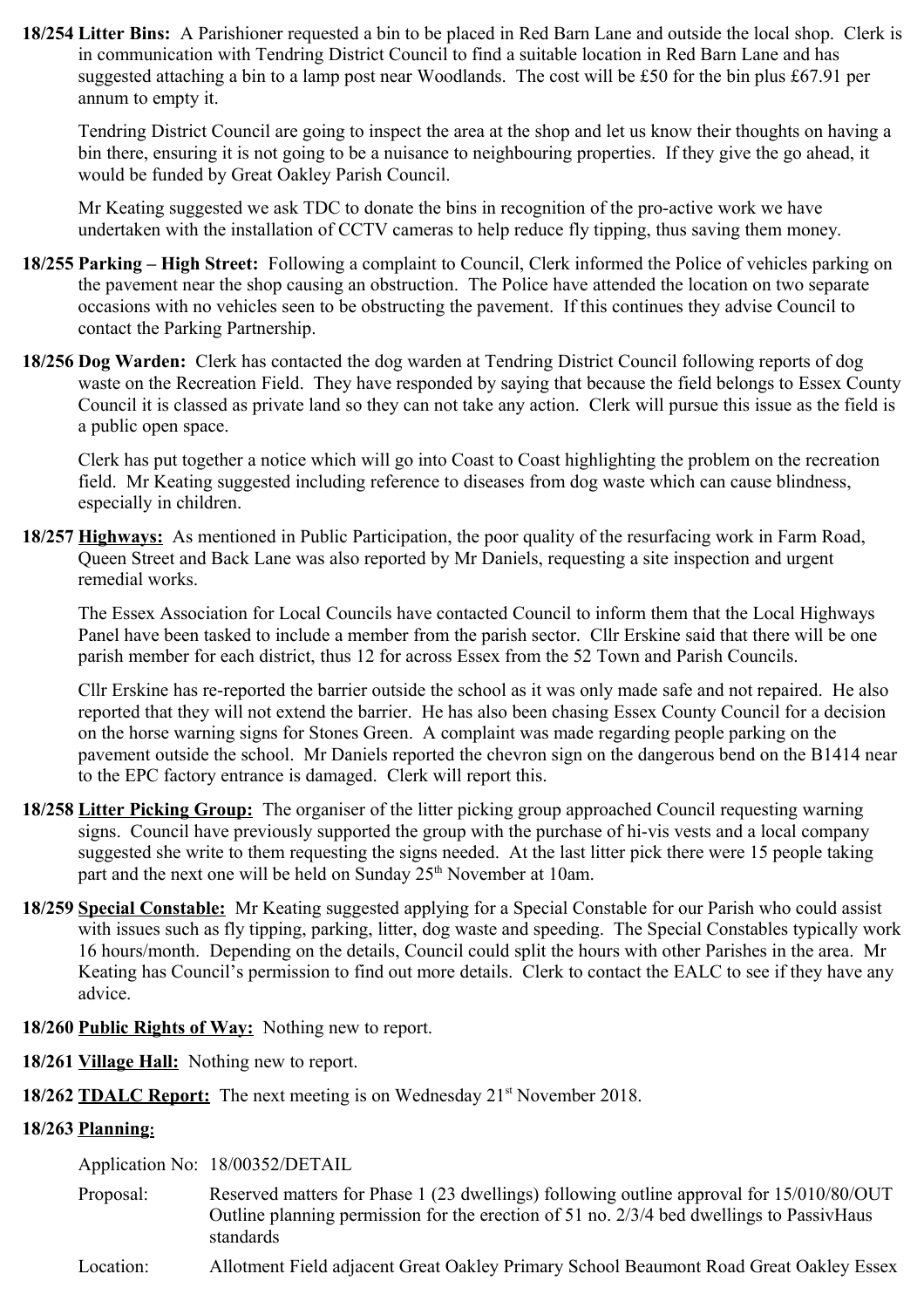Great Oakley Parish Council commented that it has always been a pre-requisite of this development that it would include the provision of a New Village Hall, car parking, etc. Great Oakley Parish Council are concerned that, unless there is a specific requirement for the Hall to be provided at an early stage of this first phase of the development, the New Hall will not be built within a reasonable time scale and therefore we request it is included as a specific condition on Phase 1. Also, the previously proposed Health Centre is still shown on the site plan. We understand that this is no longer going ahead and we would like to know what alterative use this area of the site will now be put to.

Application No: 18/01845/DETAIL

Proposal: Erection of 17 dwellings comprising of 8x3 bed semi-detached houses, 3x4 bed detached houses and 6x3 bed detached bungalows with garages, parking and associated works

Location: Land to North of Break of Day and Newlands Beaumont Road Great Oakley

Great Oakley Parish Council commented that Section 106 monies from this development should be "ring fenced" to Great Oakley Parish Council for works associated with the proposed New Village Hall or the support of the current Village Hall. Please confirm that the development includes the provision of one "Affordable House" which is to be gifted to TDC as there does not appear to be anything on the plans.

Application No: 18/01869/FUL

Proposal: Construction of single storey annex

Location: Oakley Cottage Pesthouse Lane Great Oakley Harwich

Great Oakley Parish Council commented that a legally binding covenant should be included in any Planning Consent preventing the separation of the "Annexe" from the main property in perpetuity to prevent it from subsequently being sold off separately.

Application No: 18/01783/FUL

Proposal: Proposed demolition of existing conservatory & construction of new single storey rear extension. (Revised application to approved scheme 18/01175/FUL)

Location: 22 Sparrows Corner Great Oakley Harwich Essex

Great Oakley Parish Council made no objections to this application.

Application No: 18/01829/FUL Proposal: Proposed two storey side extension Location: Sheerbliss Harwich Road Great Oakley Harwich Great Oakley Parish Council made no objections to this application.

Application No: 18/01880/TCA

Proposal: 2 No. Cherry – Reduce by 10%, shape and trim Location: Holly Cottage Farm Road Great Oakley Harwich Great Oakley Parish Council made no objections to this application.

## **18/264 Accounts for Payment:**

#### **Parish Council Expenditure**

| Royal British Legion    | Wreath                  | 722522 | $\mathbf{r}$ | 50.00    |
|-------------------------|-------------------------|--------|--------------|----------|
| Community Hub           | Donation towards "Tommy | 722523 |              | £ 50.00  |
| Play Inspection Company | Course and Exam         | 722524 |              | £ 660.00 |